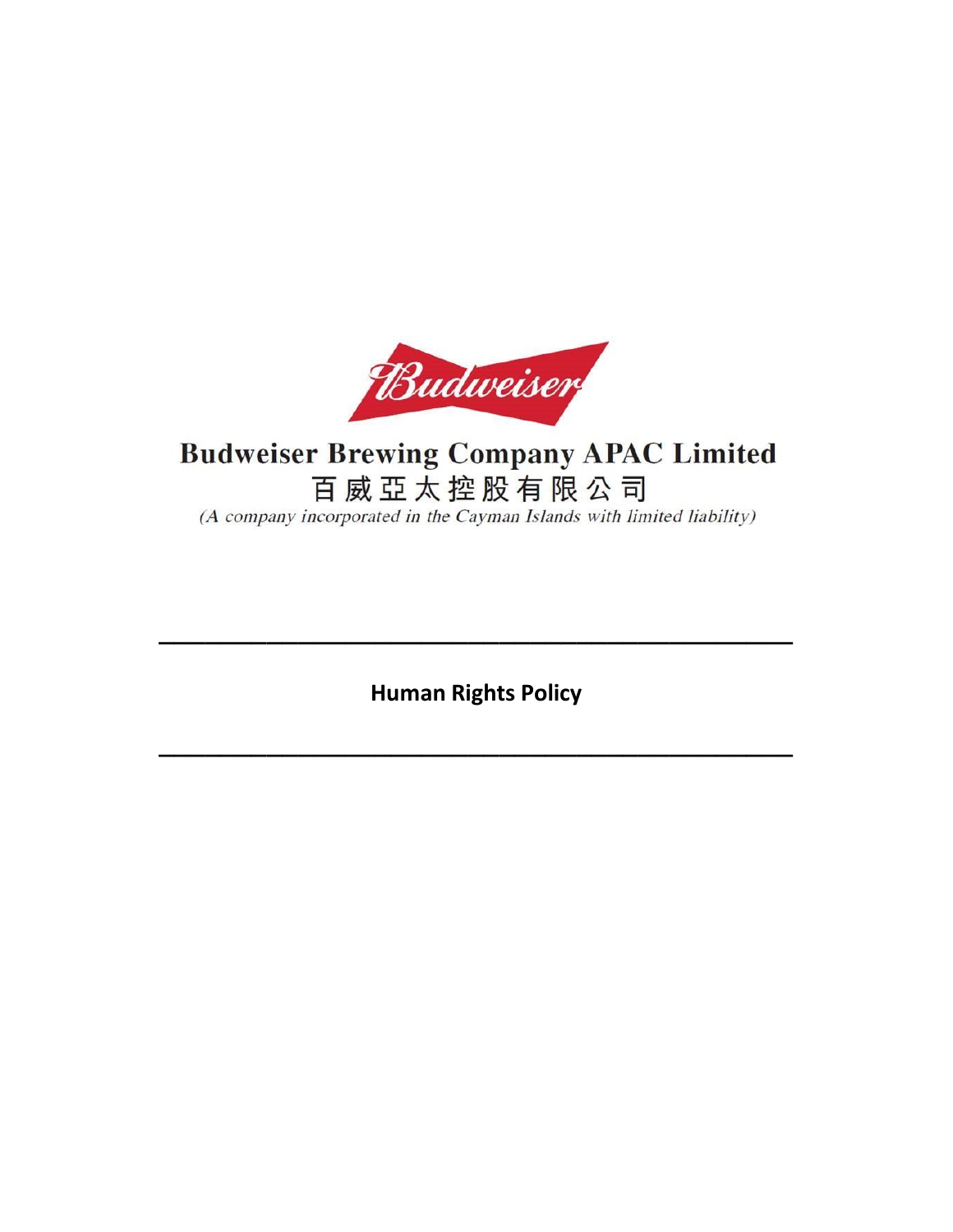## **TABLE OF CONTENTS**

| $1_{-}$ |              |                                                              |  |
|---------|--------------|--------------------------------------------------------------|--|
| 2.      |              |                                                              |  |
| 3.      |              |                                                              |  |
| 4.      |              |                                                              |  |
| 5.      |              |                                                              |  |
| 6.      |              |                                                              |  |
|         |              |                                                              |  |
|         | <b>B.</b>    |                                                              |  |
|         | C.           |                                                              |  |
|         | D.           | WORKING HOURS AND COMPENSATION/ADEQUATE STANDARD OF LIVING 5 |  |
|         | $E_{\rm c}$  |                                                              |  |
|         | F.           |                                                              |  |
|         | G.           |                                                              |  |
|         | H.           |                                                              |  |
|         | $\mathbf{L}$ |                                                              |  |
| 7.      |              |                                                              |  |
| 8.      |              |                                                              |  |
| 9.      |              |                                                              |  |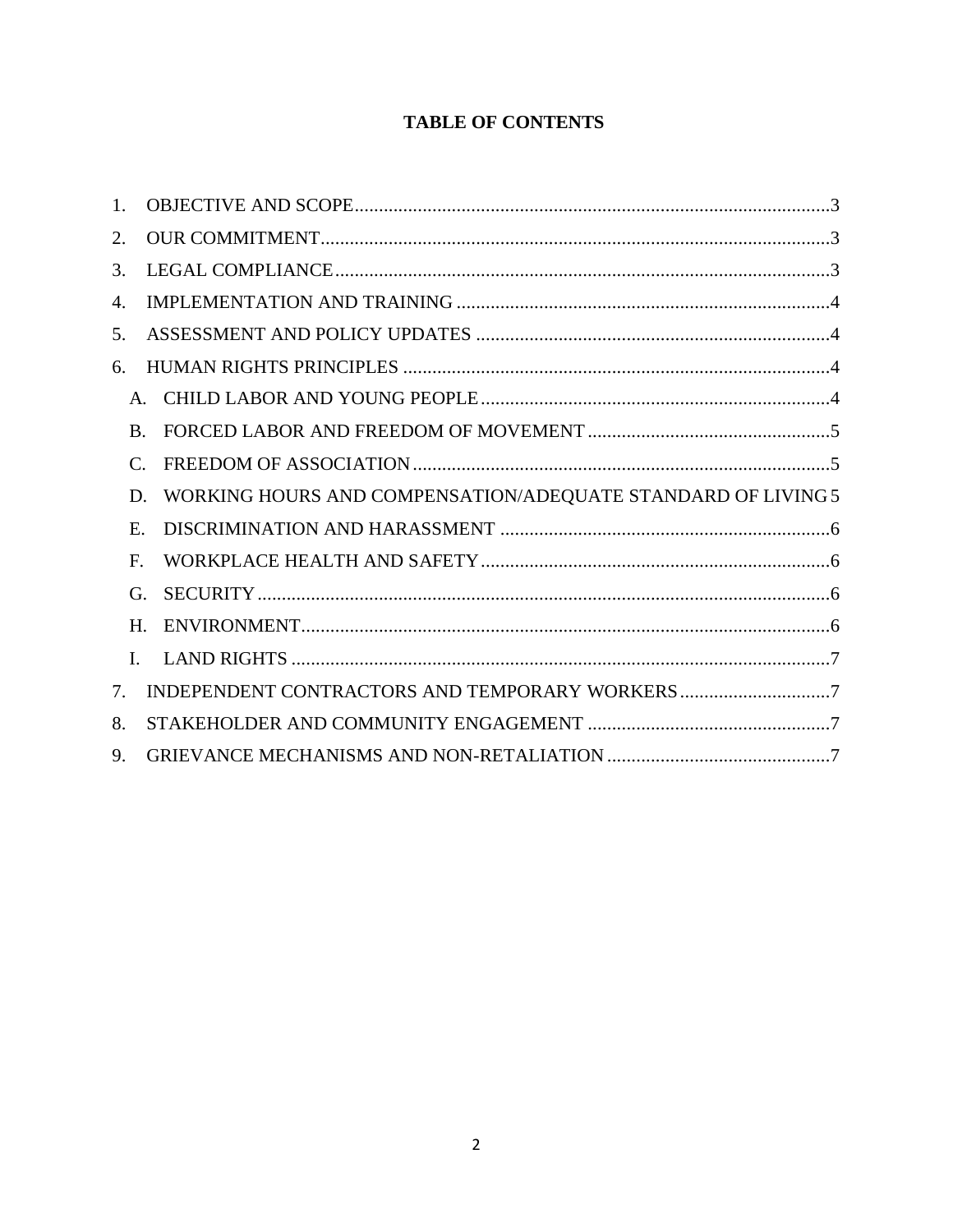#### <span id="page-2-0"></span>**1. OBJECTIVE AND SCOPE**

At Budweiser Brewing Company APAC Ltd. ("BUD APAC"), our dream is to bring people together for a better world, building a company to last on a foundation of responsible business practices, policies and commitments. We recognize the responsibility of the business community to respect human rights, and we seek to promote human rights as we strive to make the world a better place. This Human Rights Policy ("Policy") outlines BUD APAC's approach and commitment to respecting human rights across our operations and our value chain.

BUD APAC is committed to implementing this Policy in the course of existing business and in the assessment and development of new business opportunities. This Policy applies to all BUD APAC operations, and to all BUD APAC full-time, part-time, and temporary colleagues directly employed by BUD APAC, including directors, officers, and other senior management. This Policy also applies to any subsidiaries or joint ventures where BUD APAC has a majority interest or management control. We encourage our retailers, business partners, and consumers to likewise follow the commitments contained herein. In those instances where BUD APAC does not have a majority interest or management control, we encourage our business partners to abide by the principles in this Policy.

#### <span id="page-2-1"></span>**2. OUR COMMITMENT**

We are committed to business practices that respect human rights and that align with international standards of responsible business conduct. Accordingly, we commit to the principles and guidance contained in the UN Guiding Principles on Business and Human Rights.<sup>1</sup> In addition, our Policy commitments are further based on the International Bill of Human Rights (consisting of the Universal Declaration of Human Rights,<sup>2</sup> the International Convention on Civil and Political Rights ("ICCPR")<sup>3</sup> and the International Covenant on Economic, , Social and Cultural Rights ("ICESCR")<sup>4</sup> in addition to the International Labor Work<sup>5</sup>, Organization's ("ILO") Declaration on the Fundamental Principles and Rights at the Children's Rights and Business Principles, and the UN Women's Empowerment Principles.

#### <span id="page-2-2"></span>**3. LEGAL COMPLIANCE**

We adhere to all applicable local, national, and international laws and regulations relating to and impacting the exercise of human rights. In those situations where there is no law or regulation covering a particular situation or where conflicts exist between BUD APAC's policies and such laws and regulations, we endeavor to operate in accordance with the principles of this Policy, while continuing to respect the laws and regulations of the host country.

 $\overline{a}$ 

<sup>&</sup>lt;sup>1</sup> http://www.ohchr.org/Documents/Publications/GuidingPrinciplesBusinessHR\_EN.pdf

<sup>2</sup> http://www.un.org/en/documents/udhr/

<sup>3</sup> http://www.ohchr.org/en/professionalinterest/pages/ccpr.aspx

<sup>4</sup> http://www.ohchr.org/EN/ProfessionalInterest/Pages/CESCR.aspx

<sup>5</sup> http://www.ilo.org/declaration/lang--en/index.htm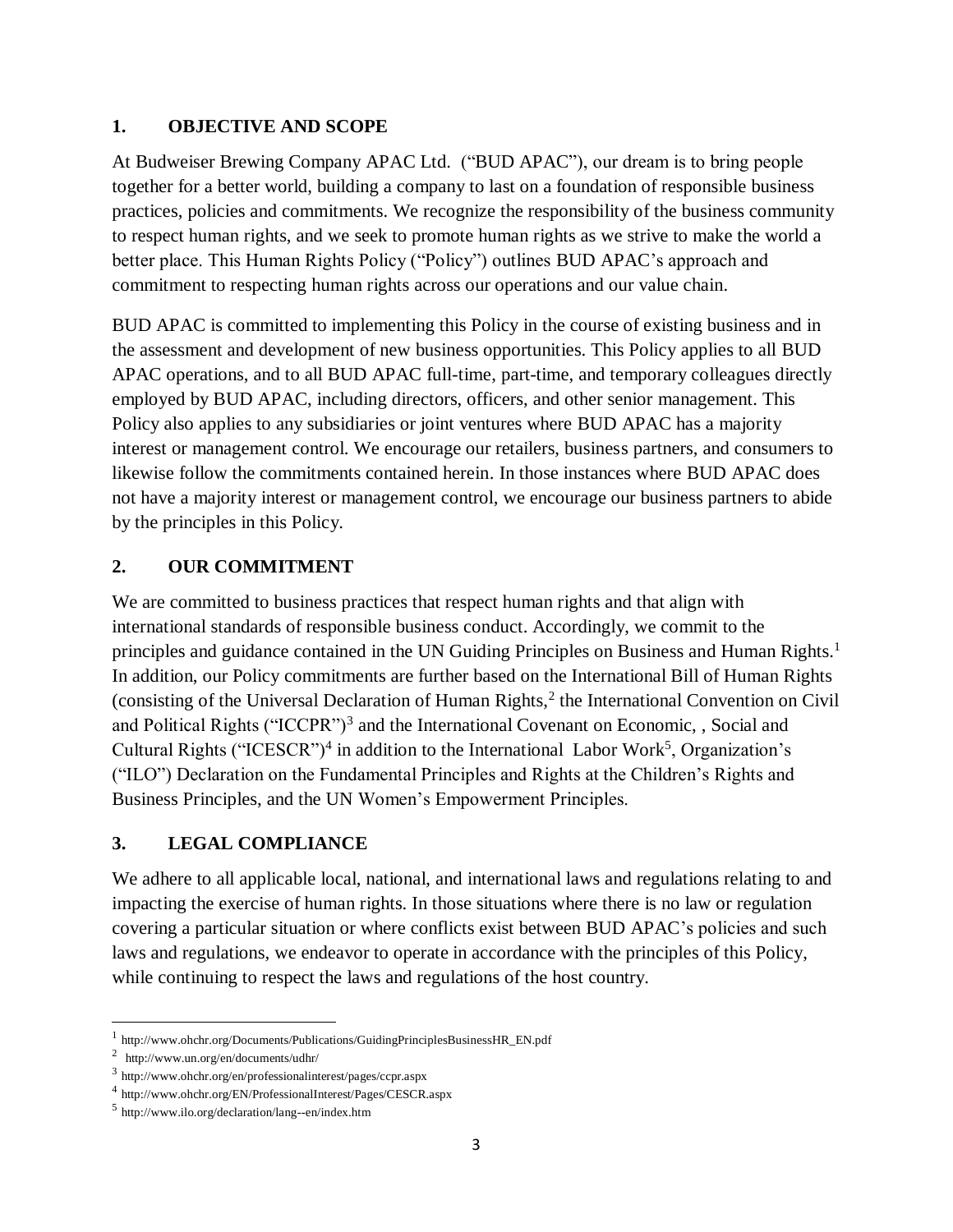Should there be differences between the content of this Policy and national laws or other applicable standards, the more stringent standard shall apply. In circumstances when there is a question as to whether this Policy can be followed, or there is a conflict between applicable law and these standards, colleagues must seek guidance from the local Ethics & Compliance team before taking action.

## <span id="page-3-0"></span>**4. IMPLEMENTATION AND TRAINING**

The Corporate Affairs team will take steps to ensure the Policy is communicated effectively and an appropriate training program is put in place.

All BUD APAC employees are owners of this Policy and are responsible for being familiar with its content. Managers and supervisors of one or more employee(s) will be expected to be familiar with the contents of this Policy, regardless of whether they have undergone formal training on its contents.

# <span id="page-3-1"></span>**5. ASSESSMENT AND POLICY UPDATES**

BUD APAC will assess the compliance of its operating units with its human rights commitments by implementing periodic risk-based human rights assessments, including legal reviews, impact assessments, self-assessment questionnaires and auditing protocols as appropriate. We engage with external stakeholders on issues that impact human rights and report on our efforts to support human rights in the context of the UN Global Compact principles annually. To ensure its continued relevance and effectiveness, this Policy will be periodically reviewed and, when necessary, modified.

# <span id="page-3-2"></span>**6. HUMAN RIGHTS PRINCIPLES**

The following human rights principles are those that BUD APAC considers to be the most salient.

However, it is not the intent of this Policy to undermine a bona fide negotiation process with constituent workers groups. Therefore, as indicated in footnote 6, we may apply for specific accommodations or exceptions to this Policy. Such application will be reviewed on a case by case basis.

**A.** Child Labor and Young People

<span id="page-3-3"></span>BUD APAC prohibits the employment and exploitation of children within its facilities and will not engage in or support the use of child labor as defined by the ILO, which is work that is mentally, physically, socially or morally harmful to children, or work that interferes with their schooling. This includes depriving children of the opportunity to attend school, obliging children to leave education prematurely or requiring them to combine school attendance with excessively long hours. BUD APAC will take reasonable steps to verify the age of job applicants and workers in its own operations.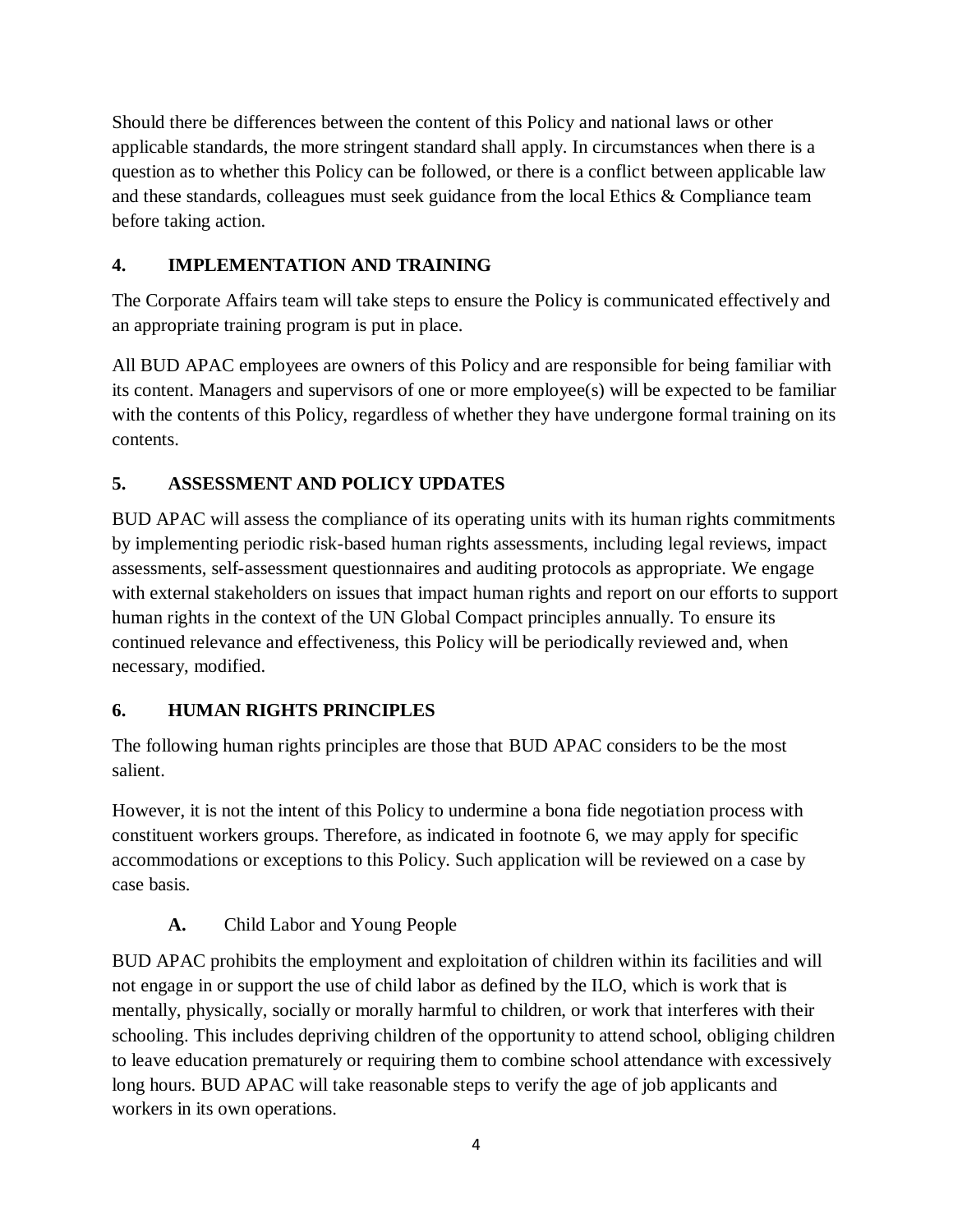Young people under 18 are not to be employed at night or in hazardous conditions and must not be involved in the manufacture, packaging, marketing, distribution or sale of alcohol products. We are aware that young people under 18 are entitled to work in certain defined and protected circumstances, such as government-approved apprenticeship programs. This is acceptable as long as it is conducted in line with the requirements of the ILO conventions and national law.

## **B.** Forced Labor and Freedom of Movement

<span id="page-4-0"></span>BUD APAC prohibits all forms of forced or compulsory labor and thus all employment relationships must be voluntary in nature. The use of prison labor or indentured or bonded labor is strictly forbidden, and workers must not be required to relinquish identity papers, passports, or work permits as a condition of employment. Workers must not be obligated to work overtime. Workers also must not be required to lodge deposits or pay recruitment fees to BUD APAC or any recruitment agent working on behalf of BUD APAC. Workers are free to withdraw from the employment relationship with reasonable notice and are allowed to leave the work premises off working hours. BUD APAC also prohibits the trafficking of persons, including arranging or facilitating the travel of another person with a view to that person being exploited. Workers should receive payment for work regularly, in full and on time and should have access to a pay slip, explaining their wage and any deductions.

## **C.** Freedom of Association

<span id="page-4-1"></span>BUD APAC respects the right of all its workers to form and join lawful trade unions and other organizations of their choice, and to bargain collectively in support of their mutual interests. BUD APAC does not discriminate in any way against workers that choose to form or join trade unions, or against those workers that choose not to form or join trade unions.

In those countries or situations in which the legal system prohibits or severely restricts the right of freedom of association, BUD APAC will support, within the framework of applicable laws and regulations, the establishment of alternative means to facilitate the effective representation of workers' interests and communication between workers and management.

# **D.** Working Hours and Compensation/Adequate Standard of Living

<span id="page-4-2"></span>BUD APAC respects the need for workers to have a balance between work and leisure. Working hours and overtime shall comply with applicable wage, work hours, overtime and benefits laws and regulations and local labor agreements. All workers will receive at least one continuous 24 hour rest period during a seven-day work period, and an annual leave period shall be provided to every employee regardless of whether or not it is mandated in local or national law. BUD APAC strives to provide workers with a pay and benefits package that supports an adequate standard of living. Wages and benefits shall be equal or superior to the applicable minimum legal and regulatory requirements. During or prior to onboarding, BUD APAC employees will be provided with the terms and conditions of their employment.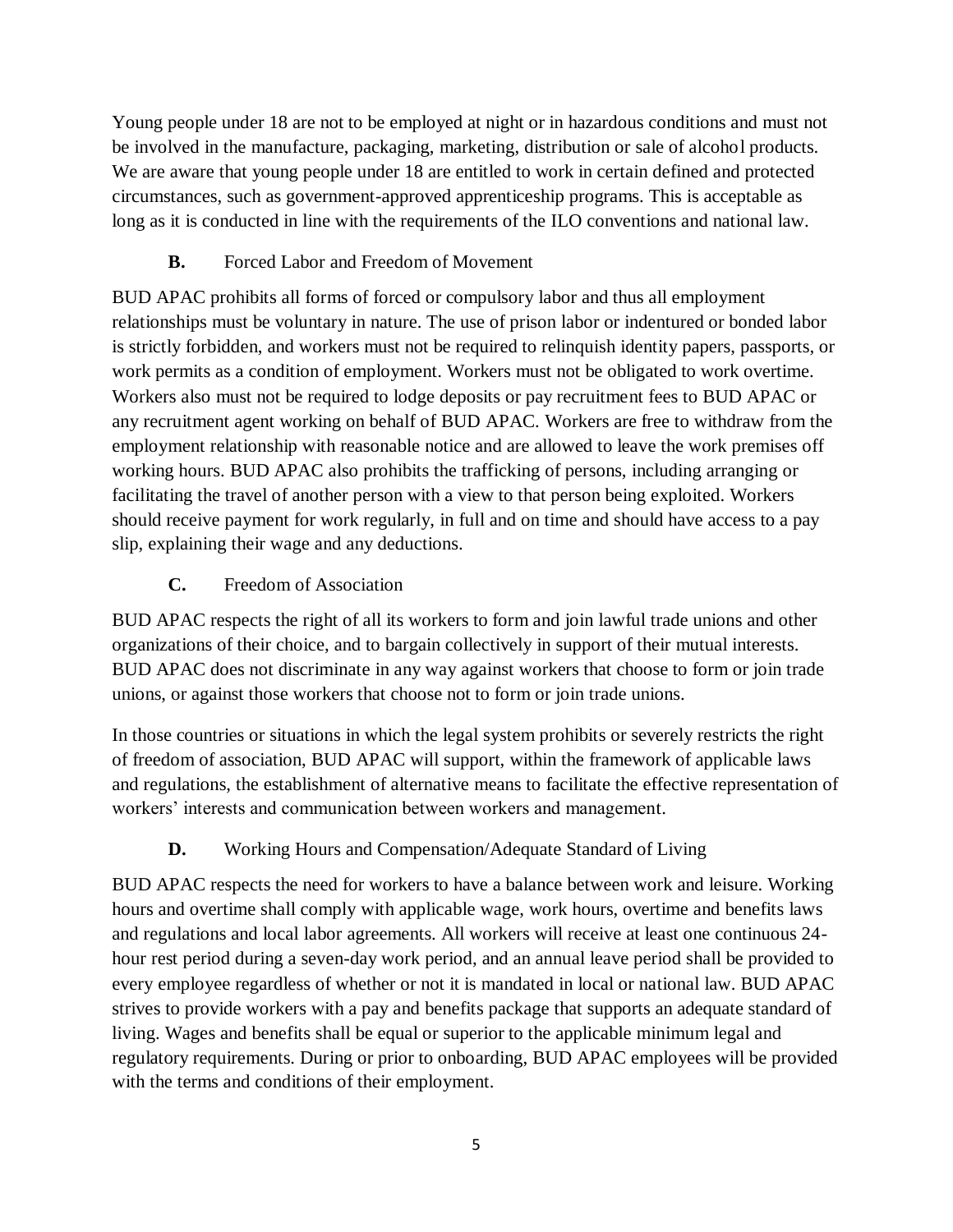## **E.** Discrimination and Harassment

<span id="page-5-0"></span>BUD APAC prohibits all forms of discrimination based on, but not limited to, race, religion, culture, gender, age, political opinion, national origin or extraction, social origin, pregnancy and maternity, sexual orientation, gender identity or expression, or any other arbitrary means. Hiring and employment decisions, including those related to compensation, benefits, promotion, training, discipline, and termination, are made solely on the basis of the skill, ability, and performance of workers. Nothing In this Policy should be interpreted against laws related to affirmative actions.

BUD APAC prohibits all forms of physical, verbal, and written harassment, and will not engage in corporal punishment or take disciplinary-related deductions from workers' pay. All BUD APAC employees and personnel are subject to our Anti-Harassment & Anti-Discrimination Policy, which outlines in greater detail BUD APAC's expectations and available grievance mechanisms with respect to these issues.

# **F.** Workplace Health and Safety

<span id="page-5-1"></span>BUD APAC strives to ensure high standards of occupational health and safety throughout the organization. We strive to prevent all accidents, injuries and occupational illnesses within our operations through management leadership and employee involvement.

We are committed to complying with all applicable health and safety laws and regulations, company standards and other requirements to which we subscribe and apply international best practice where local laws and regulations may not meet our minimum standards.

**G.** Security

<span id="page-5-2"></span>BUD APAC is committed to fostering and maintaining a secure workplace and protecting all authorized individuals on our premises with reasonable and responsible security systems, measures and procedures in all facilities and events. BUD APAC periodically conducts security risk assessments to identify and address security risks. We comply with all relevant laws and regulations in carrying out BUD APAC's security responsibilities.

**H.** Environment

<span id="page-5-3"></span>BUD APAC believes that a clean and healthy environment is essential for sustainable economic growth and human development. We are committed to working in partnership with communities where we operate to understand and take reasonable approaches to managing natural resources, including water, and to helping provide access to natural resources such as water to communities in need. In addition, the company observes all applicable laws and regulations concerning the environment.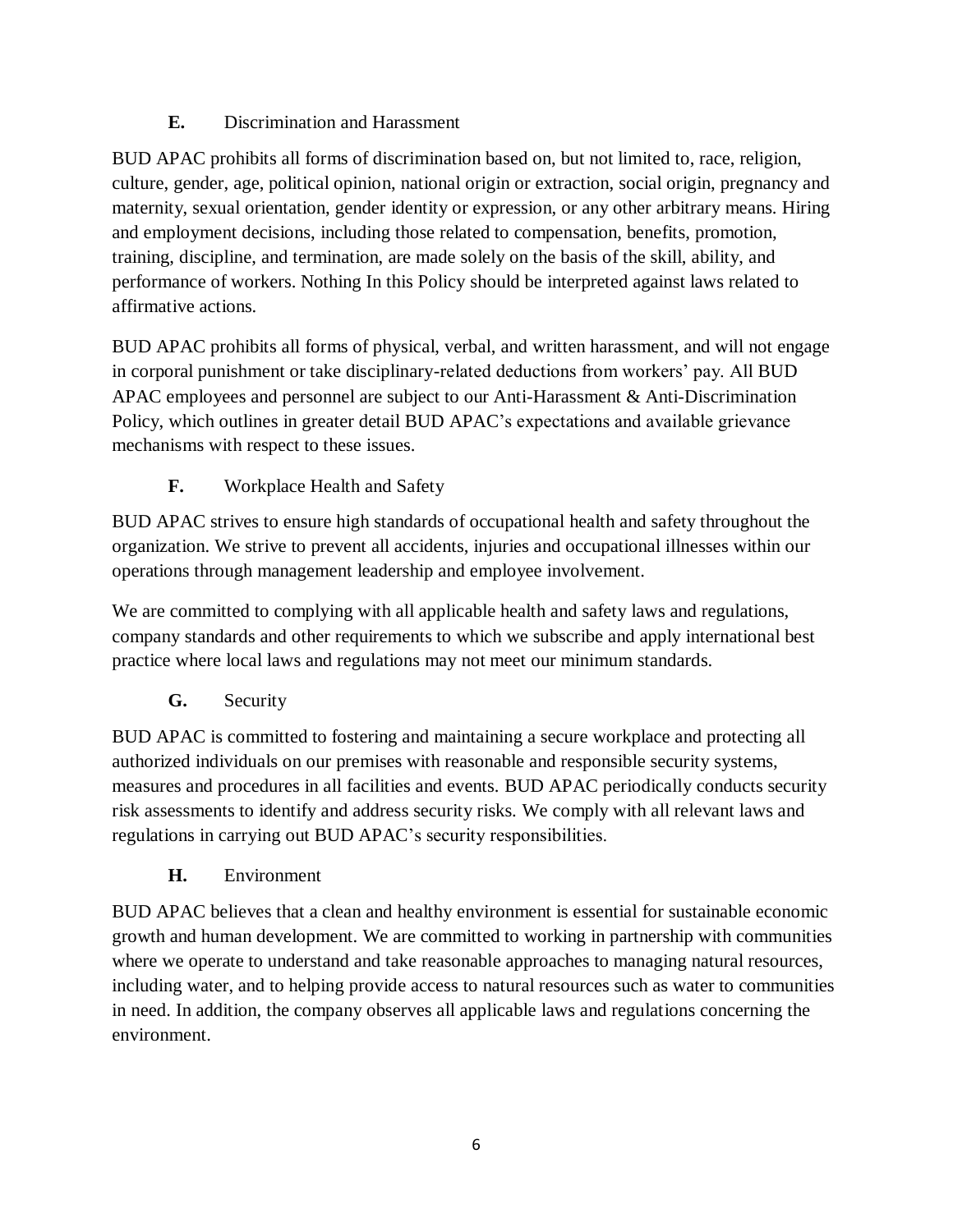#### **I.** Land Rights

<span id="page-6-0"></span>BUD APAC follows all applicable national laws relating to the rights of land and national resources ensuring land acquisitions and changes of use are made respecting the rights of individuals and communities impacted. We conduct due diligence around land rights and title during the development of new business opportunities. We seek to secure free, prior, and informed consent and have a grievance mechanism in place to resolve any disputes over land titles (see Section 9 below).

#### <span id="page-6-1"></span>**7. INDEPENDENT CONTRACTORS AND TEMPORARY WORKERS**

We recognize BUD APAC has responsibility to ensure safe, secure, environmentally sound, and harassment and discrimination-free working conditions for not only our employees but in many cases for temporary workers and independent contractors as well. Temporary workers and independent workers include all individuals who are non- employees and are directly contracted to provide services to BUD APAC.

For the avoidance of doubt, Section 6, E-H of this Policy apply fully to the working conditions of temporary workers and independent contractors while (i) working on BUD APAC premises and (ii) all such workers and contractors over whom an BUD APAC colleague exercises supervisory authority, whether or not the work is completed on Company premises.<sup>6</sup> The Grievance Mechanism and Non-Retaliation Provisions of this Policy also apply to temporary workers and independent contractors, and they are encourage to raise claims through the Compliance Helpline or other available means as described in Section 9 of this Policy.

# <span id="page-6-2"></span>**8. STAKEHOLDER AND COMMUNITY ENGAGEMENT**

BUD APAC believes that engaging with affected and potentially affected stakeholders is critical for building and maintaining a robust human rights approach. We are committed to engaging in meaningful dialogue with stakeholders to assess potential or actual human rights impacts, or their legitimate representatives. We use appropriate channels to build ongoing dialogue with employees, community members and relevant external stakeholders who may be impacted by our actions. We also recognize the need to take special consideration of those who are vulnerable or marginalized and potentially at greater risk of experiencing negative human rights impacts.

BUD APAC also believes that stakeholder engagement is important when this Policy is periodically updated, and when the Company undertakes periodic human rights risk assessments.

# <span id="page-6-3"></span>**9. GRIEVANCE MECHANISMS AND NON-RETALIATION**

 $\overline{a}$ 

<sup>6</sup> The Responsible Sourcing Policy governs issues concerning payment, compensation and other concerns around the engagement of independent contractors and temporary workers and therefore in effect replaces parts Section 6, A-D of this Policy for those workers.